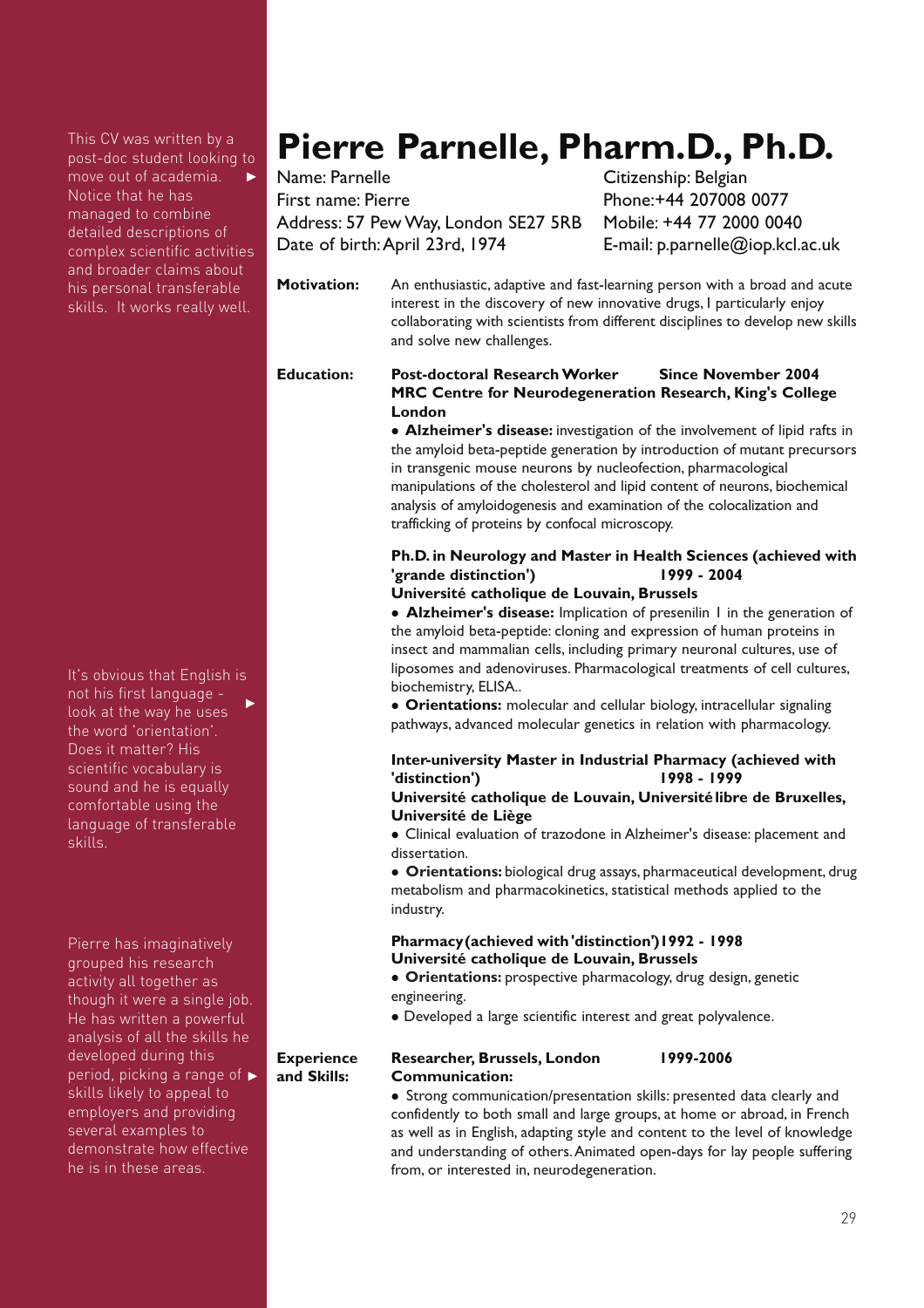Look at the focus on action verbs! This is a very strong description of his role.

## • Strong synthesizing, writing, and information technology skills: wrote scientific articles in international peer-reviewed journals, as well as the highly technical replies to the questions raised by the reviewers.Wrote funding application and produced regular progression reports.

## **Interpersonal skills:**

 Coached and collaborated with other scientists, outlining objectives, methodology, and conclusions, actively listening to people and stimulating interest and discussion.

 Exchanged constructive feedback and support and learned delegating responsibility.

## **Adaptability:**

 Collaborated and communicated at all professional levels, and with people from diverse origins and cultures. Can work both independently and in team settings.

 Adapted to living abroad, increased my command of English, learned perseverance and self-motivation.

## **Management and organization:**

 Managed several projects and collaborations in parallel, planned work to achieve goals and targets on time, set realistic objectives, developed creative solutions to problems.Attended introductory courses of management.

 Used to seek and critically assess large amounts of information, to define the cause of problems, determine available options and to use my own experience and that of others to move things forward.

## **Teaching:**

 Supervised and taught technicians and M.Sc. students, adapting to different scientific levels and backgrounds, stimulating discussion and reflexion.

Participated in evaluation juries and marked M.Sc. essays.

## **Clinical Research Associate - 1999 Searle Pharmaceuticals, Belgium**

 4 months placement as Clinical Research Associate at Searle Pharmaceuticals

- Worked following SOPs and ICH's GCP on several projects in parallel and met deadlines.
- $\bullet$  Integrated the global development process of drugs and the business and entrepreneurial culture.

 Developed my interpersonal skills at all professional levels: actively participated to staff meetings, met investigators to discuss inclusion and exclusion criteria for new clinical trials, helped design and correct new trials, followed up current trials by visiting, phoning and writing to investigators, helped set up a large investigator meeting.

 Prepared a vast dossier about Alzheimer's disease to teach staff and discuss the feasibility of trials for a new drug indication.This sequently led to the start of my Ph.D. thesis.

Was offered a fixed position at the end of the placement.

## **Pharmacist - 1998**

#### **Pharmacy open to public**

 8 months placement as Pharmacist: counselling, preparation of drugs, selling.

Developed communication and business awareness.

 Took the initiative to largely reorganize stock and improve its handling, learned team work, meeting deadlines and doing several works in parallel.